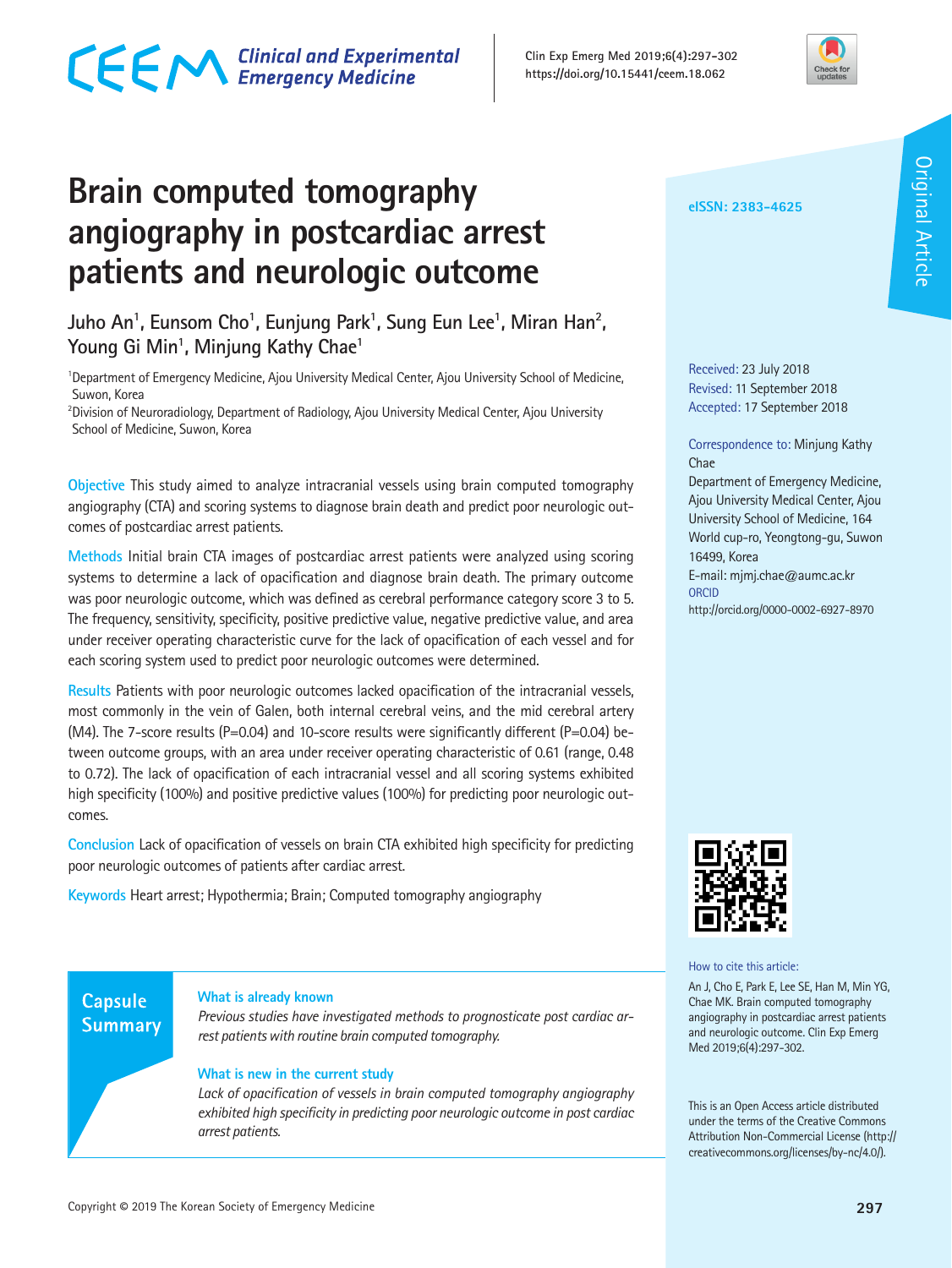# CEEM

### **INTRODUCTION**

Predicting the outcomes of postcardiac arrest patients has been of great interest because this information can be beneficial to families and treating physicians.<sup>1-3</sup> Although most prognostic factors predict outcomes 72 hours or more after cardiac arrest, $3-5$ initial brain imaging with computed tomography (CT) can provide information concerning the severity of brain injury earlier during the course of treatment. Recent studies have focused on predicting outcomes by analyzing grey-to-white matter ratios or optic nerve sheath diameters, which have shown various prognostic capabilities.<sup>6-9</sup>

Brain CT angiography (CTA) is noninvasive, readily available, and beneficial for diagnosing many intracranial vascular abnormalities. This modality is used in our emergency department for patients with sudden cardiac arrest and the return of spontaneous circulation (ROSC) to diagnose a cerebral aneurysm, which is not uncommon in Asian populations,<sup>10</sup> intracranial vascular abnormalities, or vascular injury during hanging asphyxial arrest.

Multiple studies have utilized CTA for diagnosing brain death. Three evaluation systems, the 10-score scale, 7-score scale, and 4-score scale, which investigate 10, 7, and 4 specific intracranial vessels, have been used. One point is given for each vessel lacking opacification, and brain death is diagnosed if analyzed vessels are not opaque.11-13

CTA findings of postcardiac arrest patients have not been studied. Therefore, we aimed to retrospectively analyze vessels using CTA and scoring systems to diagnose brain death and predict poor neurologic outcomes of postcardiac arrest patients.

### **METHODS**

This study was approved by the institutional review board of Ajou University Medical Center (AJIRB-MED-MDB-18-165). Informed consent was waived for this study due to its retrospective nature.

### **Study design and population**

Medical records and brain CTA images of out-of-hospital cardiac arrest survivors from a single regional tertiary care center from January 2012 to June 2017 were retrospectively reviewed and analyzed. Postcardiac arrest patients who underwent targeted temperature management (TTM) and were at least 18 years of age were included in the analysis. Patients who did not undergo brain CTA evaluation, who underwent brain CTA 6 hours after ROSC, and who had previous intracranial lesions or other conditions that affected the interpretation of brain CTA images were excluded from the study.

### **Postcardiac arrest care and TTM**

Approximately 87,000 patients visit the emergency department of our institute annually. Patients who achieve ROSC after outof-hospital cardiac arrest are evaluated if they can respond to commands. If patients are not responsive, then they are evaluated with brain CT to exclude cerebral hemorrhage as the cause of arrest. Some patients are evaluated with brain CTA to diagnose acute intracranial and extracranial vascular abnormalities based on the medical history and the decision of the treating physician. Patients who are qualified undergo TTM treatment according to a standardized protocol. Our postcardiac arrest protocol recommends a target temperature of 33°C. If the patient is hemodynamically unstable, has bleeding tendencies, or has a severe infection, then a higher target temperature could be chosen by the treating physician. TTM is performed using temperature-managing devices with a feedback loop system (Artic Sun Energy Transfer Pads, Medivance Corp, Louisville, CO, USA; or Cool guard Alsius Icy Heat Exchange Catheter, Alsius Corporation, Irvine, CA, USA). All patients underwent sufficient sedation and analgesia and shivering control and seizure control if needed.

### **Data collection**

Demographic data (such as age and sex), cardiopulmonary resuscitation (CPR) data (such as witnessed arrest, bystander CPR, location of arrest, cause of arrest, initial rhythm, automatic external defibrillator shock), and patient outcomes expressed as the cerebral performance category (CPC) score were obtained from the electronic medical records. CPR duration was defined as the sum of the duration of CPR, both prehospital and in-hospital. Neurologic outcome, which was the primary outcome of the study, was assessed using the CPC at 1 month. A good neurologic outcome was defined as CPC 1 or 2, and a poor neurologic outcome was defined as CPC 3 to 5.

### **Brain CTA protocol and analysis and scoring systems**

All patients underwent brain CTA using a 128-channel scanner (SOMATOM Definition Edge Siemens, Erlangen, Germany) or 16 channel scanner (SOMATOM Sensation 16, Siemens) with the following parameters: tube voltage, 100 kV; tube current, 178 mAs; slice/increment, 0.8 mm/0.4 mm; collimation,  $128 \times 0.625$ ; rotation time, 0.5 seconds; pitch, 0.67; and matrix, 512 for the 128 channel scanner; 100 kV, 170 mAs, 1 mm/0.5 mm, 16×0.75, 0.5 seconds, 0.75, and 512 for the 16-channel scanner. Injections of 1.2 mL/kg of an iodinated contrast agent, ioversol (Optiray 320, Mallinckrodt, Hazelwood, MO, USA) up to a maximum of 90 mL were administered at a rate of 4 mL/sec and immediately followed by a saline bolus of 15 mL. CTA source images were obtained by the bolus triggering method; the common carotid ar-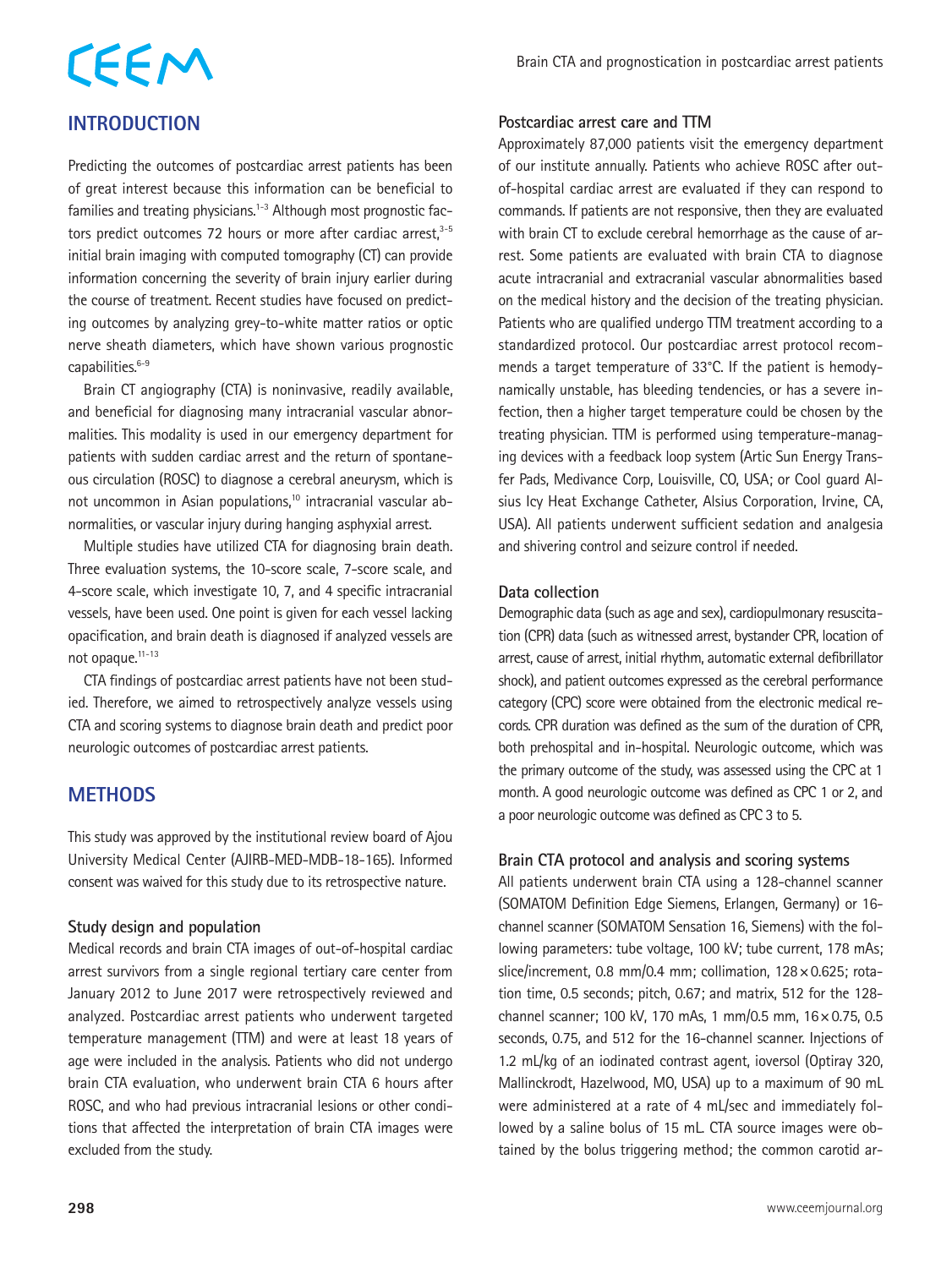### **LEEM**

tery (C-spine 6–7 level) was selected as the trigger location. The contrast bolus injected in the region of interest, which was the common carotid artery, reached 120 Hounsfield units. Then, the CTA source image scan was started. The CTA source images were post-processed to create coronal, sagittal, and axial multi-planar reformatting in the maximum intensity projection images and volume-rendered three-dimensional images.

Two emergency physicians blinded to patient outcomes independently reviewed the brain CTA in the picture archiving and communication system of the radiology workstation (Centricity Enterprise, GE, Chicago, IL, USA). The lack of opacity on brain CTA images of both anterior cerebral artery A3 segments, both middle cerebral artery M4 segments (MCA-M4), both posterior cerebral artery P2 segments, the basilar artery, both internal cerebral veins (ICV), and the vein of Galen (VG) were primarily observed. $8-11$  We also analyzed the lack of opacity of these vessels using the 4-score, 7-score, and 10-score scoring systems that were used to diagnose brain death (Fig. 1). One point was given for each vessel without opacity. We used each scoring system to analyze the diagnostic value of the lack of opacification in each vessel.



| Vessel analysed | 4-Point score | 7-Point score | 10-Point score |  |
|-----------------|---------------|---------------|----------------|--|
| Right M4        |               |               |                |  |
| Left M4         |               |               |                |  |
| Right A3        |               |               |                |  |
| Left A3         |               |               |                |  |
| Right P2        |               |               |                |  |
| Left P2         |               |               |                |  |
| Basilar artery  |               |               |                |  |
| Right ICV       |               |               |                |  |
| Left ICV        |               |               |                |  |
| Vein of Galen   |               |               |                |  |
| Sum             |               |               | 10             |  |

**Fig. 1.** Ten vessels used for diagnosing brain death and predicting poor neurologic outcomes of postcardiac arrest patients. (A, B) Anterior cerebral artery A3 segment. (C) Middle cerebral artery M4 segment. (D) Posterior cerebral artery P2 segment. (E, F) Basilar artery. (G) Internal cerebral vein (ICV). (H) Vein of Galen. A point was given when the vessel was not opaque.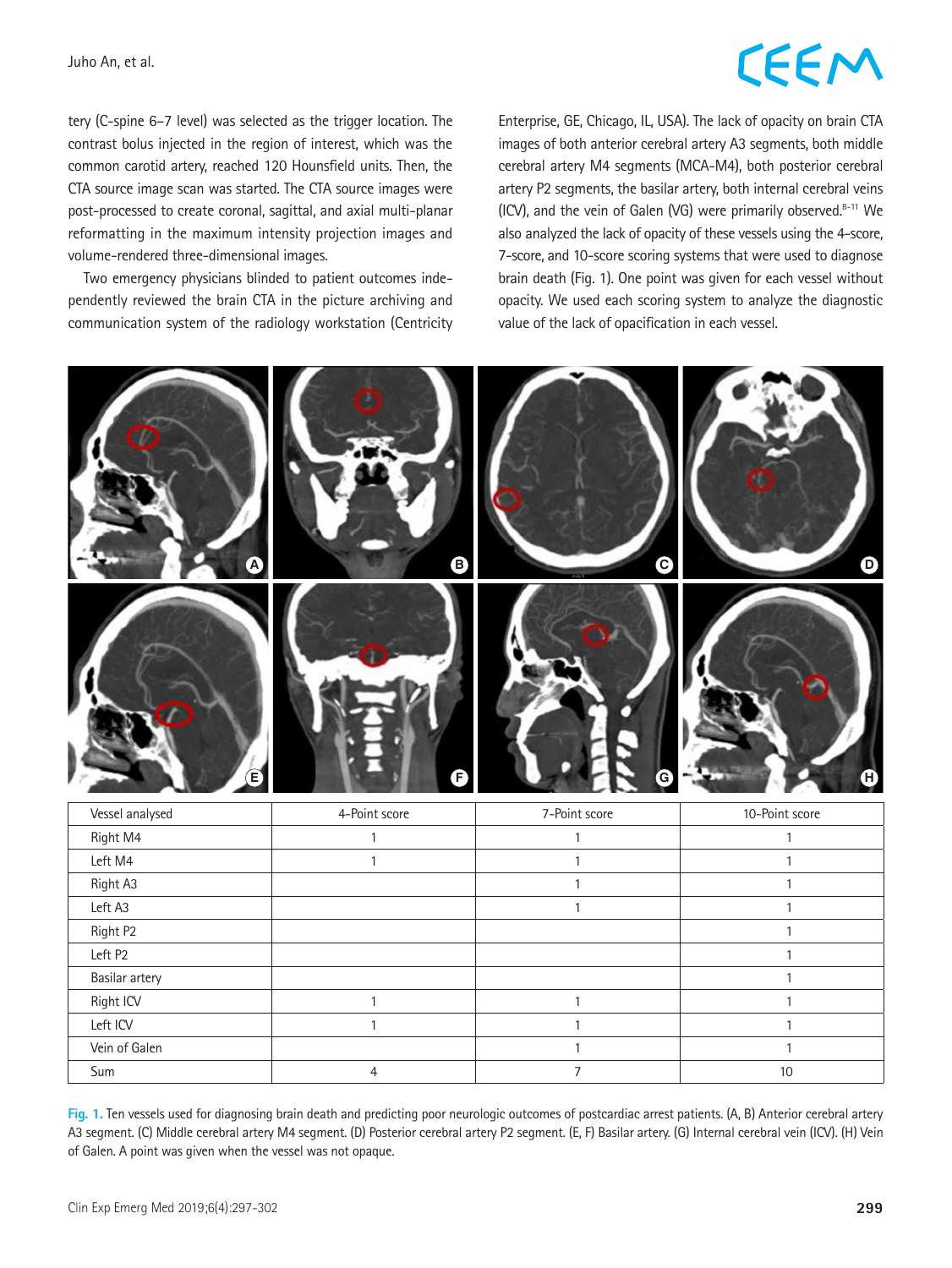## EEM

### **Statistical analysis**

Continuous variables were expressed as the mean and standard deviation. The t-test was used for comparison of continuous variables. Categorical variables were expressed as percentages, and the chi-square test was used for comparison.  $P < 0.05$  was considered statistically significant. Interobserver agreement of brain CTA measurement was calculated by using kappa statistics. Diagnostic values (sensitivity, specificity, positive predictive value, negative predictive value, area under the receiver operating characteristic curve) were used to measure the neurologic outcome associated with each vessel and whether there was a lack of opacification in at least one vessel according to the 4-score scale, 7-score scale, and 10-score scale. We used Stata ver. 15.0 (StataCorp, College Station, TX, USA) for statistical analyses.



**Fig. 2.** Study flow. OHCA, out-of-hospital cardiac arrest; TTM, targeted temperature management; CTA, computed tomography angiography; ROSC, return of spontaneous circulation.

### **RESULTS**

#### **Baseline patient characteristics**

A total of 73 patient images were analyzed (poor neurologic outcome, n=56) (Fig. 2). Baseline characteristics are shown in Table 1. Age ( $P = 0.82$ ) and location of arrest ( $P = 0.07$ ) did not differ between groups. However, the good neurologic outcome group had more male patients (12 [70.6%] females vs. 23 [41.1%] males,

#### **Table 1.** Baseline characteristics of the study population

| Variable                          | Good outcome Poor outcome<br>$(n=17)$ | $(n = 56)$ | P-value |
|-----------------------------------|---------------------------------------|------------|---------|
| Age (yr)                          | 51.1 (13.4)                           | 52 (16.1)  | 0.82    |
| Male                              | 12 (70.6)                             | 23(41.1)   | 0.03    |
| Witnessed arrest                  | 15 (88.2)                             | 27(48.2)   | 0.01    |
| <b>Bystander CPR</b>              | 10(58.8)                              | 26 (46.4)  | 0.60    |
| Arrest location                   |                                       |            | 0.07    |
| Home                              | 6(35.3)                               | 30(53.6)   |         |
| Public                            | 8(47.1)                               | 8(14.3)    |         |
| Nursing home, healthcare facility | 2(11.8)                               | 14 (25.0)  |         |
| Other                             | 1(5.9)                                | 3(5.4)     |         |
| Unknown                           | 0(0)                                  | 1(1.8)     |         |
| Cause of arrest                   |                                       |            | 0.03    |
| Cardiogenic                       | 13(76.5)                              | 19 (33.9)  |         |
| Other medical                     | 2(11.8)                               | 4(7.1)     |         |
| Poisoning                         | 0(0)                                  | 1(1.8)     |         |
| Anaphylactic                      | 0(0)                                  | 1(1.8)     |         |
| Asphyxia                          | 2(11.1)                               | 29(51.8)   |         |
| Unknown                           | 0(0)                                  | 2(3.6)     |         |
| AED shockable rhythm              | 13 (81.3)                             | 10 (17.9)  | < 0.01  |
| CPR duration (min)                | 16.2(12.1)                            | 25.0(15.7) | 0.04    |

Values are presented as number (%).

CPR, cardiopulmonary resuscitation; AED, automatic external defibrillator.

**Table 2.** Brain computed tomography angiography, neurologic outcomes, and diagnostic value of lacking opacification in each vessel and in at least one vessel for each scoring system

|           | Good $(n=17)$ | Poor $(n=56)$ | P-value |                     | Sensitivity (95% CI) Specificity (95% CI) | PPV (95% CI)    | NPV (95% CI)        | <b>AUROC (95% CI)</b> |
|-----------|---------------|---------------|---------|---------------------|-------------------------------------------|-----------------|---------------------|-----------------------|
| MCA-M1    | 0(0)          | 1(1.79)       | 0.58    | $1.79(0.05 - 9.55)$ | 100 (80.5-100)                            | $100(2.5-100)$  | 23.6 (14.4-35.1)    | $0.51(0.39 - 0.63)$   |
| MCA-M4    | 0(0)          | 3(5.4)        | 0.58    | $5.36(1.12 - 14.9)$ | $100(80.5-100)$                           | $100(29.2-100)$ | 24.3 (14.8–36)      | $0.53(0.40 - 0.64)$   |
| ACA-A3    | 0(0)          | 1(1.79)       | 0.33    | $1.79(0.05 - 9.55)$ | 100 (80.5-100)                            | $100(2.5-100)$  | $23.6(14.4-35.1)$   | $0.51(0.39 - 0.63)$   |
| PCA-P2    | 0(0)          | 1(1.79)       | 0.58    | $1.79(0.05 - 9.55)$ | $100(80.5-100)$                           | $100(2.5-100)$  | $23.6(14.4-35.1)$   | $0.51(0.39 - 0.63)$   |
| <b>BA</b> | 0(0)          | 1(1.79)       | 0.58    | $1.79(0.05 - 9.55)$ | 100 (80.5-100)                            | $100(2.5-100)$  | $23.6(14.4-35.1)$   | $0.51(0.39 - 0.63)$   |
| VG        | 0(0)          | 12(21.4)      | 0.04    | $21.4(11.6-34.4)$   | $100(80.5-100)$                           | $100(73.5-100)$ | $27.9(17.1-40.8)$   | $0.61(0.48 - 0.72)$   |
| ICV       | 0(0)          | 10(17.9)      | 0.06    | 17.9 (8.91-30.4)    | 100 (80.5-100)                            | 100 (69.2-100)  | 27.0 (16.6-39.7)    | $0.59(0.47 - 0.70)$   |
| 4-Point   | 0(0)          | 10(17.9)      | 0.06    | 17.9 (8.91-30.4)    | $100(80.5-100)$                           | $100(69.2-100)$ | $27.0(16.6-39.7)$   | $0.59(0.47 - 0.70)$   |
| 7-Point   | 0(0)          | 12(21.4)      | 0.04    | $21.4(11.6-34.4)$   | 100 (80.5-100)                            | 100 (73.5-100)  | $27.9(17.1 - 40.8)$ | $0.61(0.48 - 0.72)$   |
| 10-Point  | 0(0)          | 12(21.4)      | 0.04    | $21.4(11.6-34.4)$   | 100 (80.5-100)                            | $100(73.5-100)$ | $27.9(17.1 - 40.8)$ | $0.61(0.48 - 0.72)$   |

Values are presented as number (%) unless otherwise indicated.

CI, confidence interval; PPV, positive predictive value; NPV, negative predictive value; AUROC, area under the receiver operating characteristic curve; MCA-M1, middle cerebral artery M1 segment; MCA-M4, middle cerebral artery M4 segment; ACA-A3, anterior cerebral artery A3 segment; PCA-P2, posterior cerebral artery P2 segment; BA, basilar artery; VG, vein of Galen; ICV, internal cerebral vein.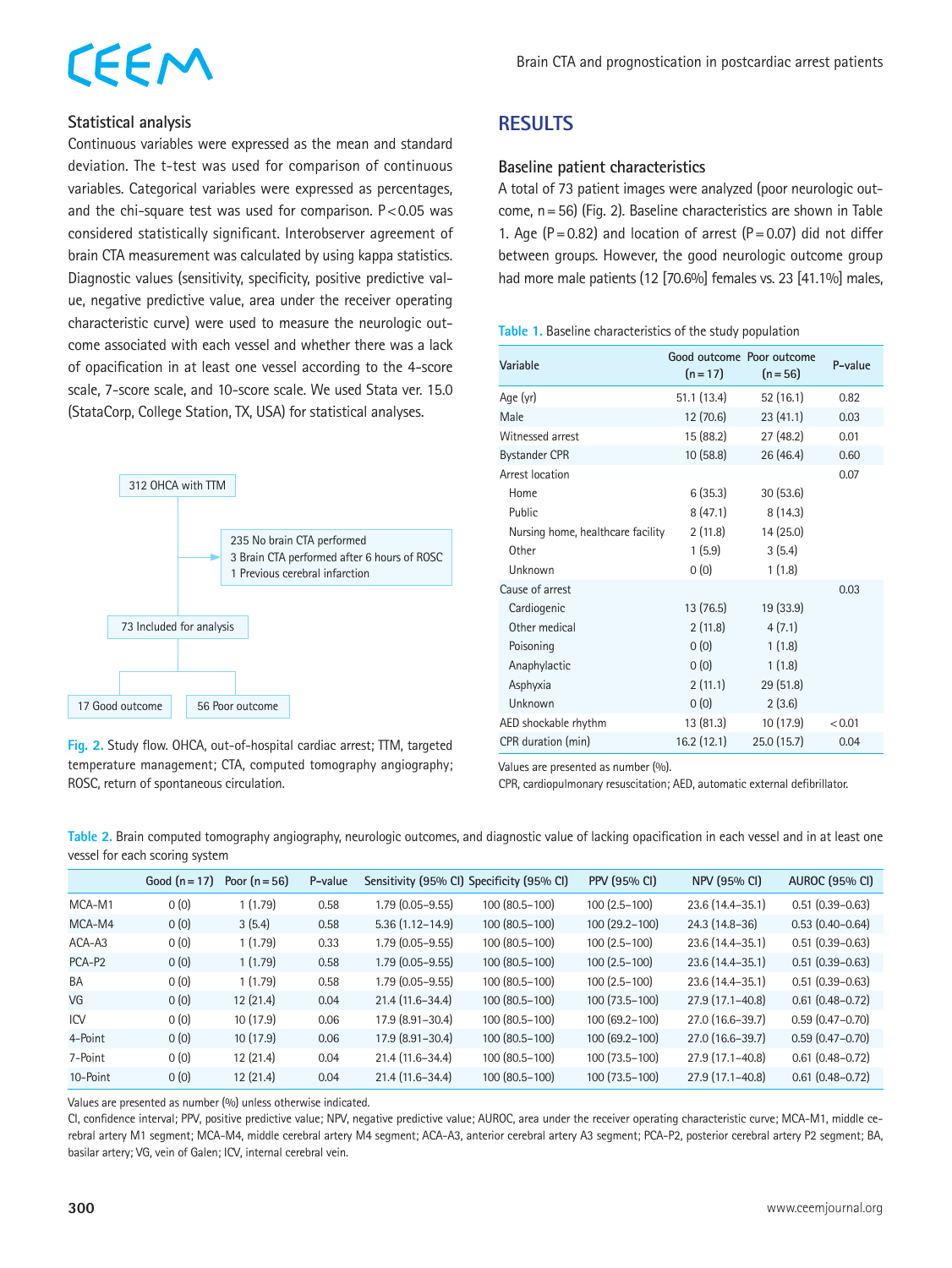$P=0.03$ ), more automatic external defibrillator shockable rhythms (13 [81.3%] vs. 10 [17.9%], P<0.01), and shorter CPR durations (16.2 [12.1%] vs. 25.0 [15.7%] minutes, P=0.04) compared to the poor neurologic outcome group. The good and poor neurologic outcome groups had different causes of arrest  $(P=0.03)$ . Asphyxia was the most common cause of arrest in the poor neurologic outcome group (29 [51.8%]), and a cardiogenic cause of arrest was most common in the good neurologic outcome group (13 [76.5%]). A higher proportion of female patients experienced asphyxia, resulting in sex differences between groups.

#### **Brain CTA analysis and neurologic outcomes**

The results of brain CTA and the neurologic outcomes are presented in Table 2. Patients with good neurologic outcomes had opacification in all vessels analyzed in all of the brain death scoring systems. However, of 56 patients with poor neurologic outcomes, three (5.4%) patients lacked opacification in MCA-M4, 12 (21.4%) patients lacked opacification in VG, and 10 (17.9%) patients lacked opacification in both ICV. All patients in the good neurologic outcome group had a score of 0 according to all brain death assessment scores. However, 10 (17.9%) patients, 12 (21.4%) patients, and 12 (21.4%) patients lacked opacification in at least one vessel according to the 4-score scale, 7-score scale, and 10 score scale, respectively, in the poor neurologic outcome group. The 7-score ( $P = 0.04$ ) and 10-score ( $P = 0.04$ ) scoring system results for brain death were statistically different between outcome groups. The specificity and positive predictive value for predicting poor neurologic outcomes was 100% for all scoring systems and all vessels. This suggests that a lack of vessel opacification can predict poor neurologic outcomes. Although sensitivity of the vessels and scoring systems was low, the MCA-M4 (5.34%), VG (21.4%), and both ICV (17.9%) were more sensitive than other vessels. The 7-score scale and 10-score scale both had a sensitivity of 21.4% and an area under the receiver operating characteristic curve of 0.61. The kappa value between reviewers was 0.92, thus exhibiting high correlation between them.

#### **DISCUSSION**

This study sought to analyze the opacification of vessels using CTA and apply scoring systems to diagnose brain death in postcardiac arrest patients. Lack of opacification in any vessel had high specificity for predicting poor neurologic outcomes.

Many prognostic factors for postcardiac arrest patients have been studied, including neurologic examinations, electrophysiological tests such as electroencephalography or evoked potential, and biomarkers to allocate critical care resources, because they

### **CEEM**

can provide important information to families and physicians.<sup>14-16</sup> Although these modalities are utilized later after cardiac arrest, brain imaging can be performed early after ROSC and usually before TTM. Brain CTA is a noninvasive imaging modality that can be quickly and easily performed within 24 hours. Some concerns regarding brain CTA are that the injection of the contrast agent may result in side effects such as acute kidney injury or allergic reactions, including anaphylaxis. Furthermore, brain CTA may expose the patient to a higher radiation dose than a simple routine brain CT. These disadvantages of brain CTA may restrict the general use of this modality for routine prediction of postcardiac arrest patients. Although it is not common to use brain CTA as an initial imaging method for postcardiac arrest patients, we think that this study may help guide the prediction of outcomes of postcardiac arrest patients in the rare case when a CTA image is obtained.

The findings of our study coincide with those of previous studies using scoring systems to diagnose brain death. VG was the most sensitive vessel, followed by both ICV and MCA-M4, for diagnosing poor neurologic outcomes of postcardiac arrest patients. The MCA-M4, ICV, and VG were also sensitive for diagnosing brain death.11,17 This is thought to be due to the increased intracranial pressure, resulting in increased cerebral vascular resistance and compression of intracranial vessels.<sup>11</sup>

There were many limitations to this study. Because this was a retrospective study of patients who had undergone brain CTA, the cause of arrest was mostly hanging asphyxia. Although this may have limited the study by generalizing the results to other causes of arrest, patients with cardiogenic arrest were also included in the study and had results that were similar to those of asphyxia arrest patients. Second, this was a single-center study with a limited number of patients. Third, the decision to perform brain CTA was made solely by the treating physician. Therefore, the tendency to perform brain CTA for certain causes of arrest, such as asphyxia, may have resulted in selection bias. Fourth, brain CTA was performed during the early phase of postcardiac arrest treatment, and physicians were not blinded to the results. This may have affected the outcomes by resulting in self-fulfilling prophecies.

In summary, vessels lacking opacification on brain CTA can predict poor neurologic outcomes of postcardiac arrest patients with high specificity. Although the sensitivity of the lack of opacification was not very high, among the vessels analyzed, the VG, both ICV, and MCA-M4 were sensitive.

### **CONFLICT OF INTEREST**

No potential conflict of interest relevant to this article was reported.